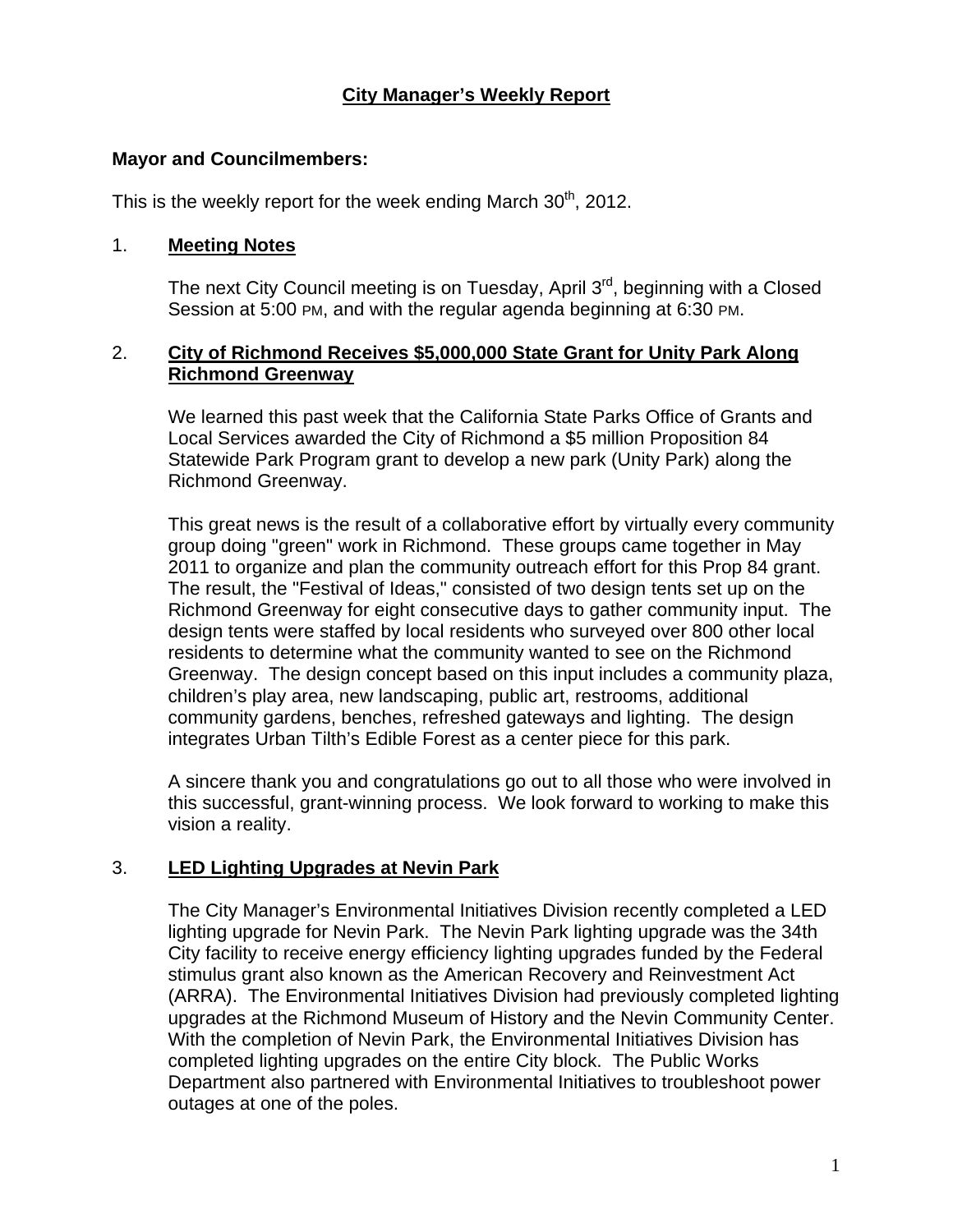The project received an upfront energy efficiency rebate of \$5,000 dollars and will reduce greenhouse gas emissions by 13 tons annually. The lighting upgrade has an estimated simple payback of 4.2 years and achieved a wattage reduction of eighty percent. The project is a great example of how the City is able to achieve better public safety, improve walkability, enhance recreation spaces and reduce operating costs through energy efficiency initiatives.

Please consider attending one of the many events at Nevin Community Center or visiting the Richmond Museum of History and seeing the upgraded lighting systems.



# 4. **Richmond Health Equity Partnership**

This past Wednesday, March  $28<sup>th</sup>$ , the City of Richmond hosted the first convening of the Richmond Health Equity Partnership (RHEP) project. The RHEP consists of the City of Richmond, Contra Costa County Health Services (CCHS), and the West Contra Costa Unified School District. The RHEP aims to support the long-term goals of Healthy Richmond by ensuring that these local government partners continue to build the necessary knowledge, capacity and institutional change that will improve health outcomes. This two-year effort is being funded by The California Endowment, building on their previously successful investments in Richmond.

The goal of the RHEP is to pilot implementation of the Community Health and Wellness Element (CHWE) of the General Plan and build key institutional partnerships with the goal of cross-sector collaboration to advance equity. The partnership will advance health equity for children and families through the development of a collaborative *Health in All Policies* strategy and *Full-Service Community Schools* strategy in Richmond for possible duplication in other cities and areas of West Contra Costa County. RHEP aims to build new working partnerships within and between local government institutions – City, County and School District – to facilitate systems change and enable these institutions to respond to and lead with community-based health equity initiatives.

We will continue to keep you informed as this project moves forward.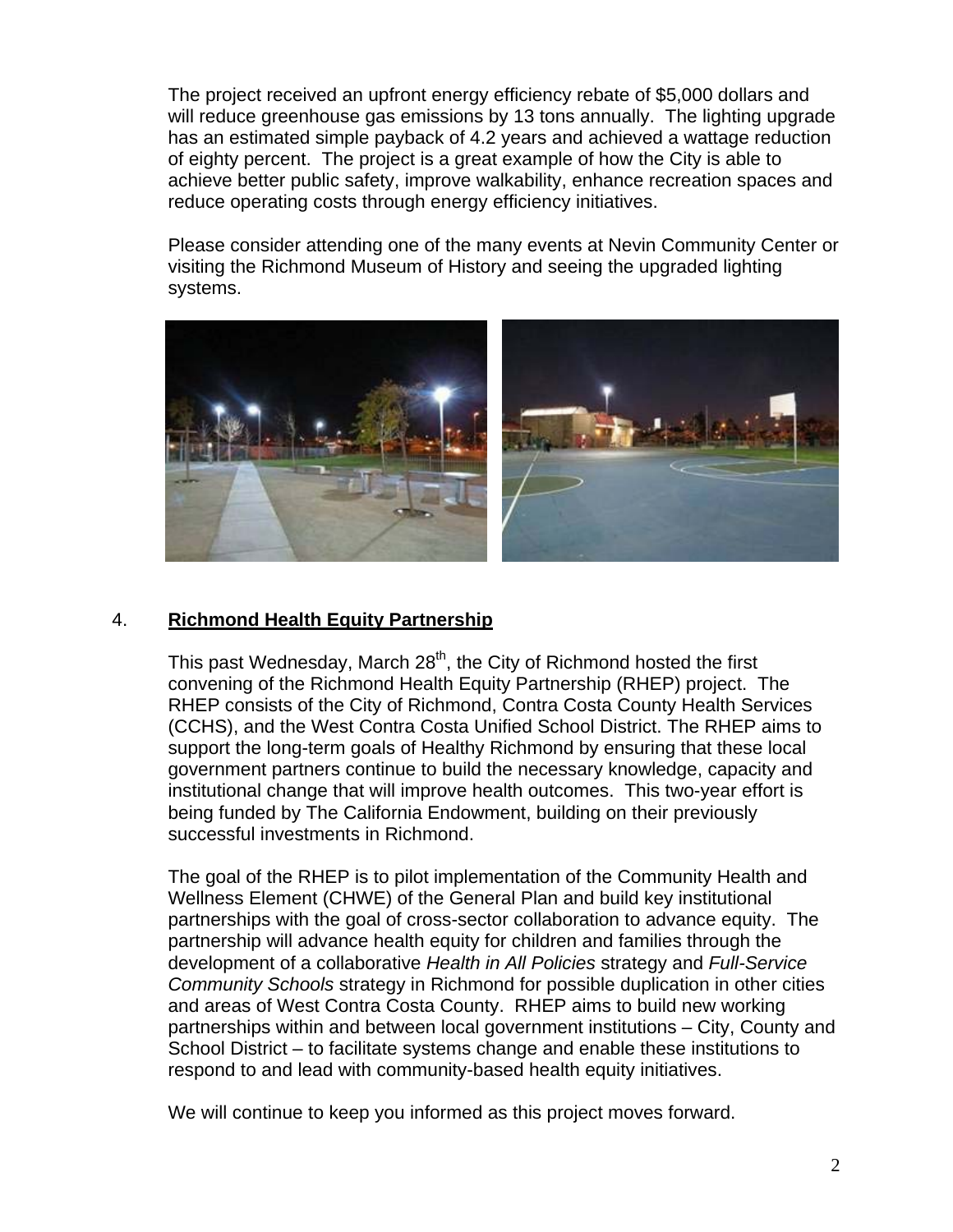

### 5. **Richmond Factsheet – Home of Lawrence Berkeley National Laboratory Second Campus**

You can now **[Download](http://www.ci.richmond.ca.us/DocumentView.aspx?DID=8443)** a new factsheet highlighting Richmond as home of the Lawrence Berkeley National Laboratory Second Campus at [www.ci.richmond.ca.us/lbnl.](http://www.ci.richmond.ca.us/lbnl)

### **Richmond, California**

Home of Lawrence Berkeley National Laboratory Second Campus

Richmond is proud to have been selected as the location for the<br>mpansion of the Lawrence Berkeley National Laboratory (LBNL) The new campus will combine the Energy and Life<br>Sciences research cluster with the existing UC Berkeley Engineering research cluster on university-owned property at the<br>Richmond Field Station (RFS). The proposed complex is expected to accelerate scientific innovation, technology transfer and commercialization, while creating new jobs.

The City of Flichmond and a host of partners are creating an integrated development plan and comprehensive economic<br>strategy that will enable the City and the sumauriting region to derive maximum economic benefit from the presence of this important new facility

#### **About LENL**

LBNL is a U.S. Department of Energy (DOE) national laboratory that conducts a wide variety of scientific research for DOE's Office of Science. LBN, was founded in 1931 by Emest Orlando Lawrence, a<br>University of California, Berkeley physical who won the 1939 Nobel Prize in physics for his invertion of a cyclotron, a circular particle<br>accelerator that opened the door to high-energy physics. LBML is an incubator for ideas, innovations, and solutions for complex problems of global significance. LBNL is a center for research in renewable energy sources, energy efficiency, climate change, environmental science, the<br>chemistry and physics of matter and force in the universe.

computational science, biological science, and more.

### **LENL Highlights**

+ 13 Nobel Prizes

· 1,685 scientists, engineers, and faculty - \$700 million annual contribution to the local economy - \$1.6 billion impact on the U.S. economy



#### **About Richmond** The City of Richmond is located 16 miles

notheast of San Francisco on the western share of Contra Costa County. Richmond. was incorporated in 1905. Fichmond is best known for its unique



history and role in the World War 8 home<br>front effort Between 1940 and 1945, tens-

of thousands of workers from all over the<br>country streamed into the City to support wartime industries. With a population of 104.513, the City today is an important industrial. commercial, transportation, shipping, and government center. Richmond boasts 32 miles of shoreline, the most of any city in the San Francisco **Bay Area** 

"The Richmond Field Station will serve as the site for a vibrant research campus by the Bay that will implie interaction, collaboration, innov. - Bill Lindsay, Pichmond City Manager and invention."

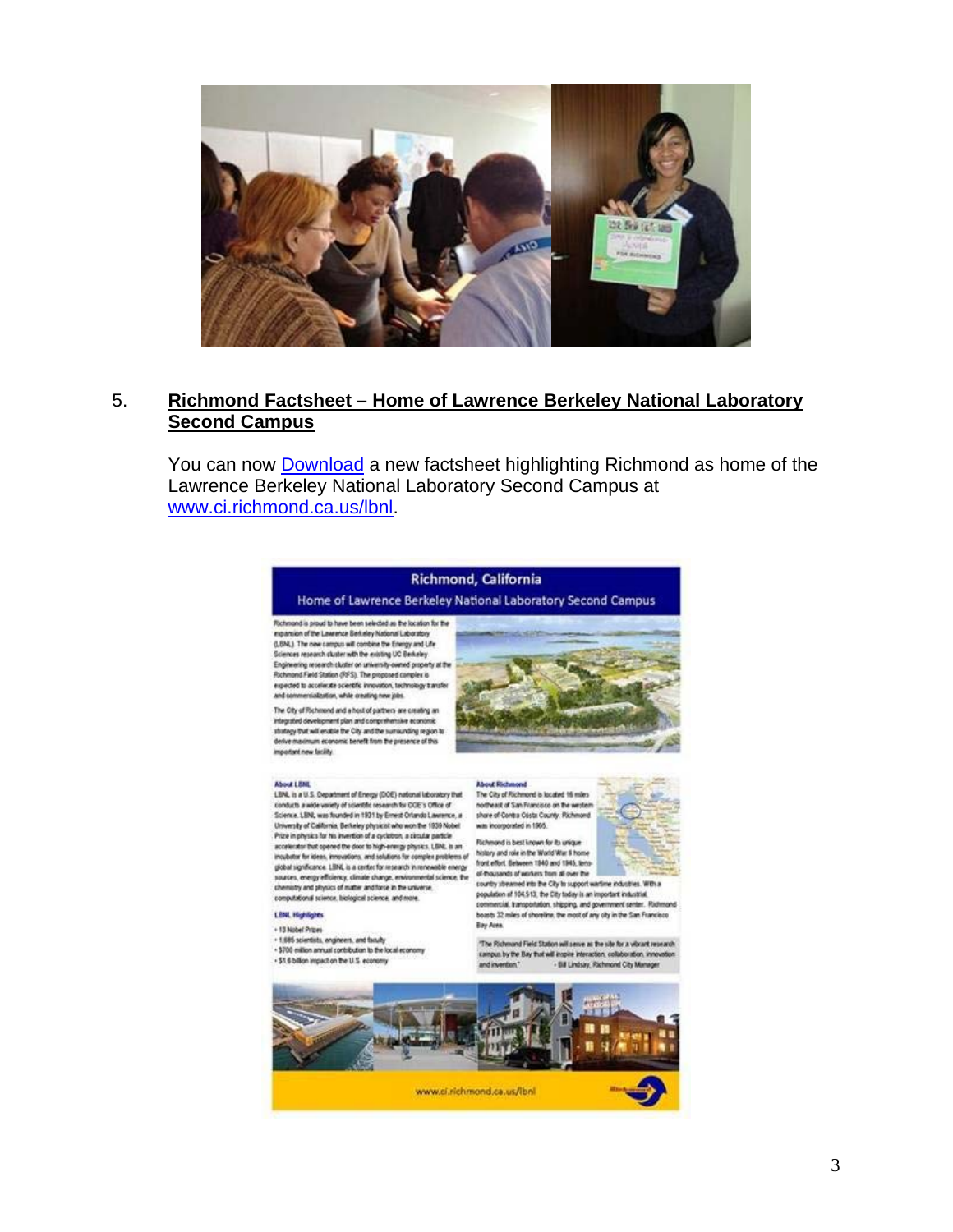# 6. **United Heckathorn Superfund Site Update**

On Monday, March 19<sup>th</sup>, Environmental Protection Agency (EPA) staff presented at a community meeting an Action Plan for upcoming work at the United Heckathorn site and opportunities for the community to become involved. The United Heckathorn site is located in the Richmond Harbor. Contaminants from the activities of several companies that formulated, packaged, and shipped pesticides at this location from the mid-1940s to mid-1960s persist on this site. In March 1990, the United Heckathorn site was listed on the Federal Superfund List and the EPA directed cleanup efforts including dredging and capping upland areas. **Dichlorodiphenyl trichloroethane (DDT)** and **dieldrin** have persisted despite the large-scale cleanup.

Activities to date include: an EPA presentation to City Council (January  $24<sup>th</sup>$ , 2012), a meeting between the EPA Region 9 Administrator and City of Richmond, sampling, and preparation for installation of a flapgate in the Lauritzen Channel. The City of Richmond and EPA will continue to work to address cleanup of the United Heckathorn site.

EPA encourages the community to apply for **Technical Assistance Grants**, accessible from the [website](http://www.ci.richmond.ca.us/index.aspx?NID=2579). Download meeting materials and additional resources on the [website](http://www.ci.richmond.ca.us/index.aspx?NID=2579). View community meeting [photos.](http://www.flickr.com/photos/richmondenvironment/sets/72157629638257209/)



# 7. **Cesar Chavez Celebration – Saturday, April 14<sup>th</sup>, 2012 from 10:00AM to** 2:00PM on the Richmond Greenway at 16<sup>th</sup> Street

Urban Tilth's Cesar Chavez Celebration has been postponed to Saturday, April 14<sup>th</sup>, 2012, from 10:00AM to 2:00PM. Please save the date! Cesar Chavez Day is a project of Urban Tilth in collaboration with the City of Richmond, the Friends of the Richmond Greenway, the National Parks Service: Rosie the Riveter Park, East Bay Center for the Performing Arts, Richmond SPOKES, Live Real, Richmond College Prep Schools, Richmond Youth Works, Movement Generation Justice and Ecology Project, the Safe Return Project. This project was funded by the California Endowment, the Rails to Trails Conservancy and Acapulco Rock and Soil.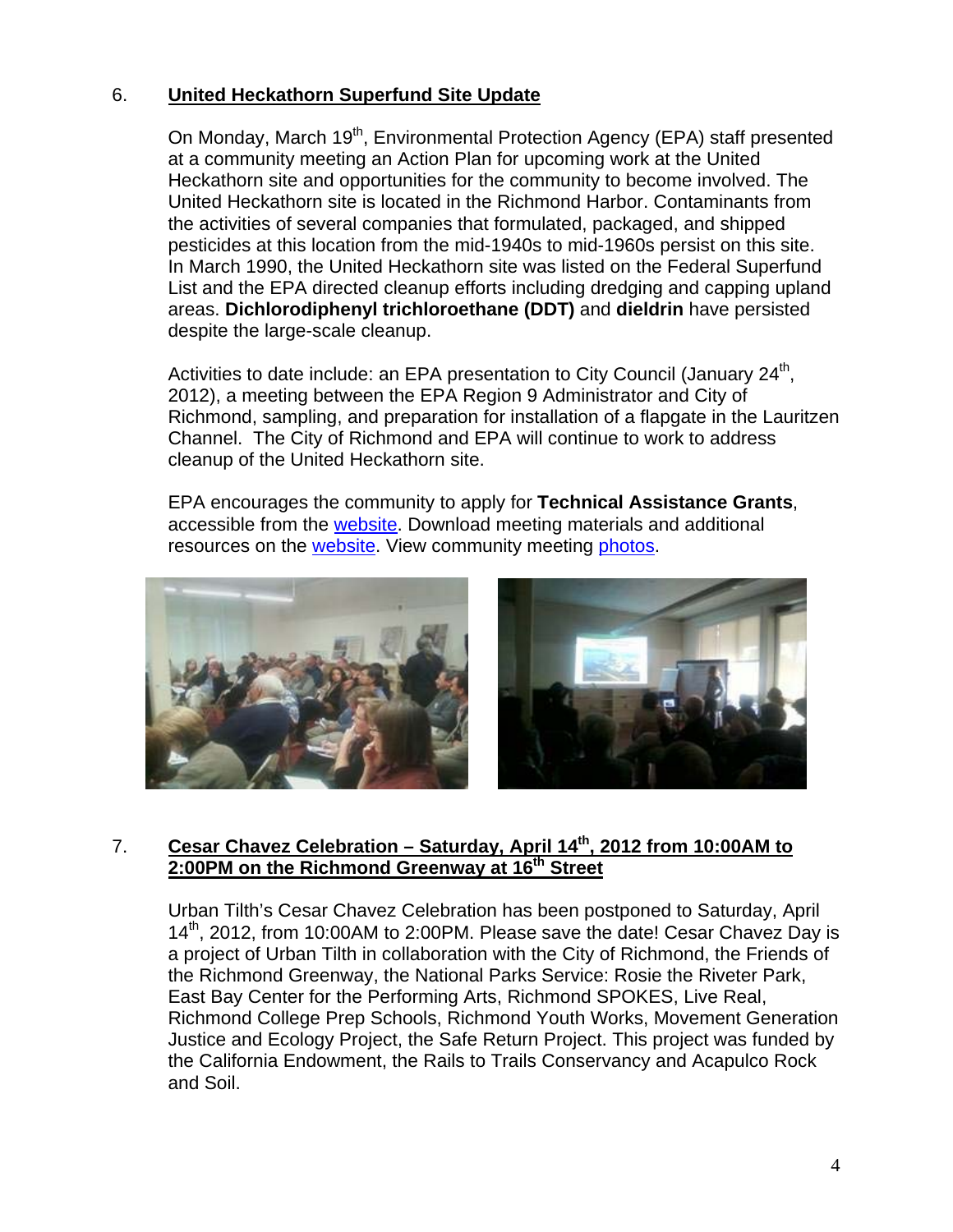

# 8. **Compost Giveaway – Saturday, April 21<sup>st</sup>, 2012 from 9:00AM-1:00PM at 27<sup>th</sup> Street and Macdonald Avenue**

On Saturday, April 21<sup>st</sup> from 9:00 AM -1:00 PM, the City of Richmond will host a compost giveaway. Residents are invited to pick up 2 cubic yards of compost (about three 5-gallon buckets) each. Please bring your own containers. Compost is made in Richmond from food scraps generated through the residential food scrap composting program.



SE REGALA ABONO. HECHO DE SUS DESECHOS ORGÁNICOS. SÁBADO 21 DE ABRIL. 27TH ST Y MACDONALD AVE. Para residentes de Richmond. Por favor traiga un comprobante. Hasta dos pies cúbicos (aproximadamente tres cubetas de 5-galones) por residente, mientras que haya abono. Favor de traer su propio contenedor(es).

## 9. **Recreation Highlights**

Music Therapy: The Disabled People's Recreation Center (DPRC) hosted the  $23<sup>rd</sup>$  Annual Maya's Music Festival on Sunday, March 18<sup>th</sup>. The event is an opportunity to showcase the talents of the participants of DPRC as well as participants of other agencies serving people with developmental disabilities. The Richmond Recreation Complex was delightfully decorated with silhouettes of DPRC participants listening to music, dancing, playing instruments and singing. Titia Martin, the certified therapeutic music instructor, works throughout the year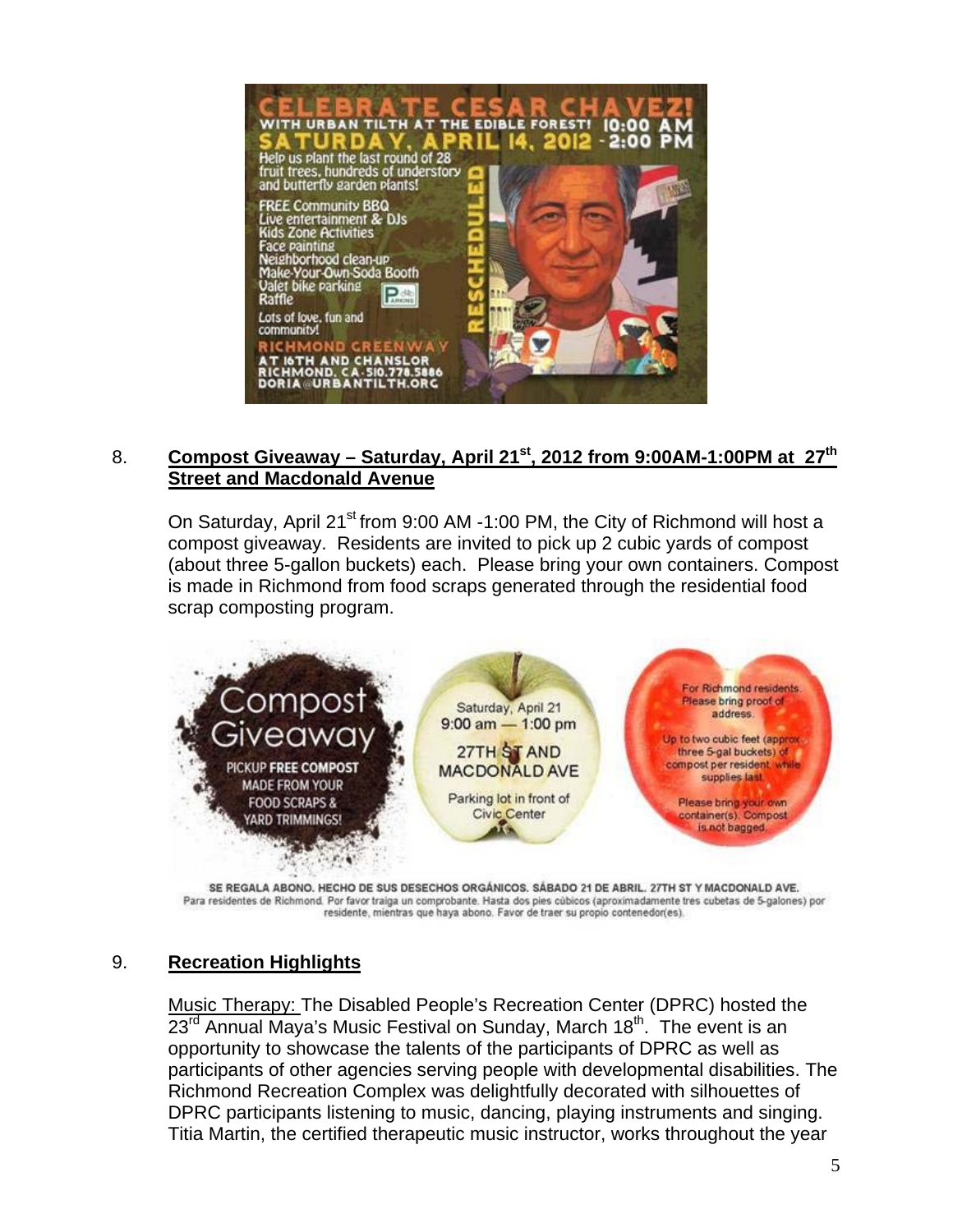with each individual to find their niche in the music realm. The theme this year was "Feel the Music" and the audience of over 175 definitely felt the music.

Thank you to all who supported this phenomenal event.

Emergency Training: In collaboration with the Office of Emergency Services, the Shields Reid Community Center will host Community Emergency Response Team (CERT/REACT) classes for adults from 6:30 PM to 9:00 PM, every Tuesday and Wednesday, April  $3<sup>rd</sup>$  through the  $26<sup>th</sup>$ . The classes provide participants an opportunity to serve their communities. Each class will cover a different action needed to help their neighbors and community in the event of a city-wide disaster. The class will teach participants what to do in case of an emergency. Classroom and hands on training will take place during the entire course.

Visit by Shimada, Japan Sister City Student Ambassadors: City of Richmond host families welcomed the Shimada Student Ambassadors on March 20<sup>th</sup> for a nine day visit. During the evening of their arrival, teacher Chimato Nakzawa and the six students were presented to the Mayor and City Council members. The ambassadors have been on non-stop visits throughout the City and to various schools within the West Contra Costa Unified School District. Some other points of interest have been the historical Museum of Richmond, a swim at the Plunge, shopping at Hilltop Mall and a tour of Civic Center and Point Richmond. They were especially excited to meet and take pictures with Richmond Police Officers, two of which were motorcycle officers. The Sayonara Dinner at the Richmond Senior Center was a wonderful gathering of over fifty people, which included Councilman Nathaniel Bates, host families, past Richmond ambassador students, Richmond Shimada Friendship Commissioners, the city manager, and other guests. The evening was filled with wonderful interaction and ended in a beautiful dance by one of the young ladies from Shimada.

Recreation Information Day, Easter Egg Hunt & Resource Fair: On Saturday, March 31<sup>st</sup>, from 9:00 AM to noon, the Recreation Department will host the annual Recreation Information Day. Participants can learn more about the programs the Recreation Department offers and non-profit organizations will also be present to provide resource information. Breakfast with the Easter bunny can be enjoyed at \$5 for adults and \$3 for children between 8:30 AM and 10:00 AM., following which; children can participate free in the spring egg hunt between 10:00 AM and noon.

# 10. **Public Works Updates**

Facilities Maintenance Division: The electricians restored electrical power in Point Molate with the aid of an electrical contractor. Floaters were installed on the electrical lines in the southbound direction.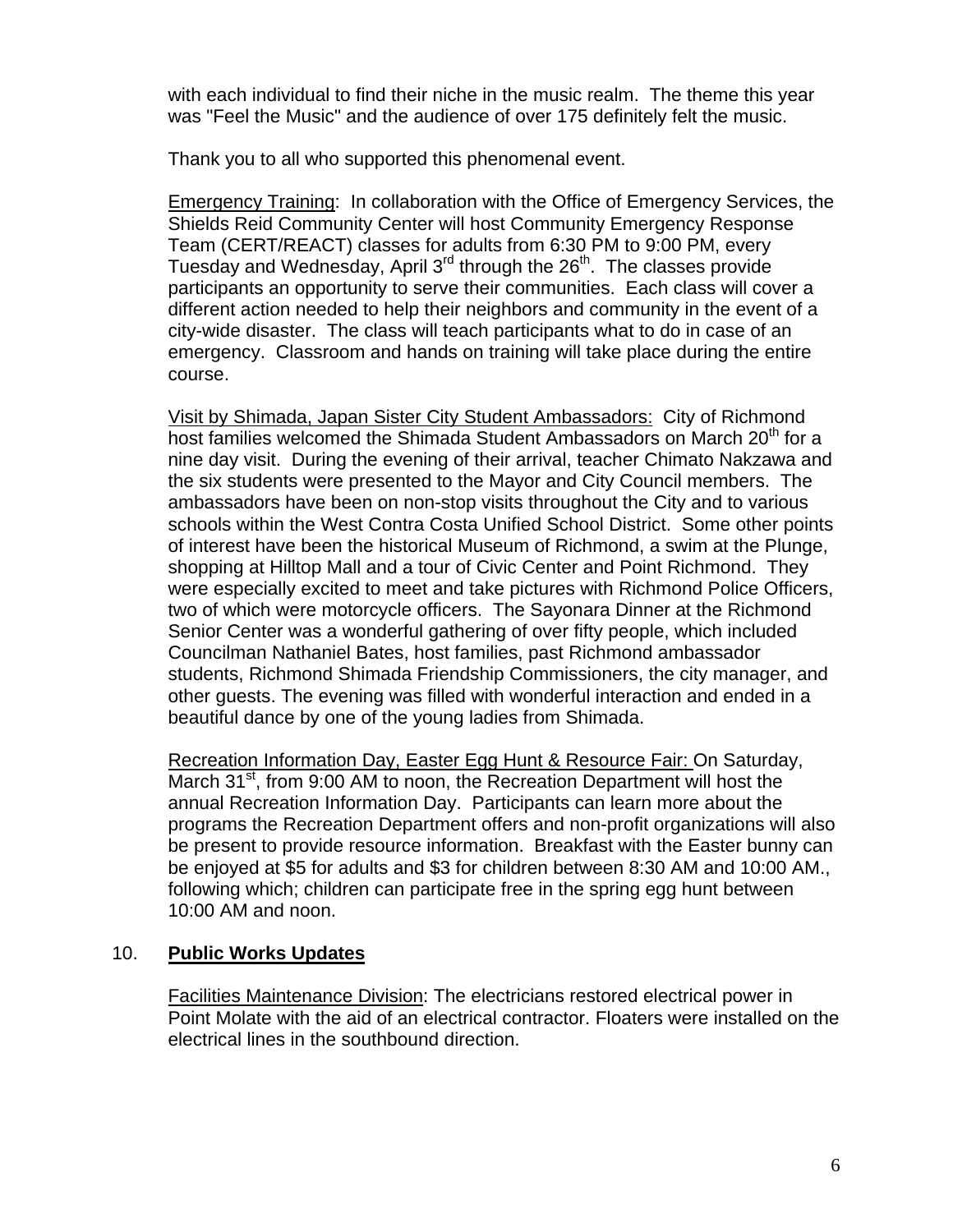

Wire theft repairs continued on Marina Bay Parkway, 4<sup>th</sup> Street and Carlson Boulevard.

The utility section continued providing janitorial services to 29 city-owned facilities; completed pest control in Disabled People's Recreation Center (DPRC); and, completed cleaning and waxing the floors in the Art Center.

Parks and Landscaping Division: Parks' crews completed irrigation repairs in Hilltop Green and Fairmede Parks; abated weeds on Richmond Parkway; managed vegetation and weed on Atlas Road in the Hilltop Assessment District; installed a chain link fence around Atchison Village baseball field; performed drain maintenance in Nicholl Park and ball field maintenance in John F. Kennedy, Nicholl and Wendell Parks; cleared Mira Vista Park creek; repaired vandalized benches in John F. Kennedy Park; and, completed landscape rehabilitation in the medians along Bayside Drive.

The Tree Crew continued with tree related task at  $326 - 27$ <sup>th</sup> Street, 201 West Richmond Avenue, 3633 Ridgewood Way, and 917 Western Drive; responded to an emergency call out at 3527 Cerritos; and performed tree trimming for the Pavement Maintenance crew on San Jose Street between San Pablo and San Mateo Avenues.

Streets Division: The Pavement Maintenance crew dug out 40<sup>th</sup> Street at Ro sevelt Avenue and Essex Drive near the corner of  $7<sup>th</sup>$  Street; repaired guard rails at Garvin Avenue, and 3600 and 3800 Ohio Avenue; cleaned Castro Ranch Road for an upcoming bike race; and continued Class A pothole patching in various locations throughout the City.